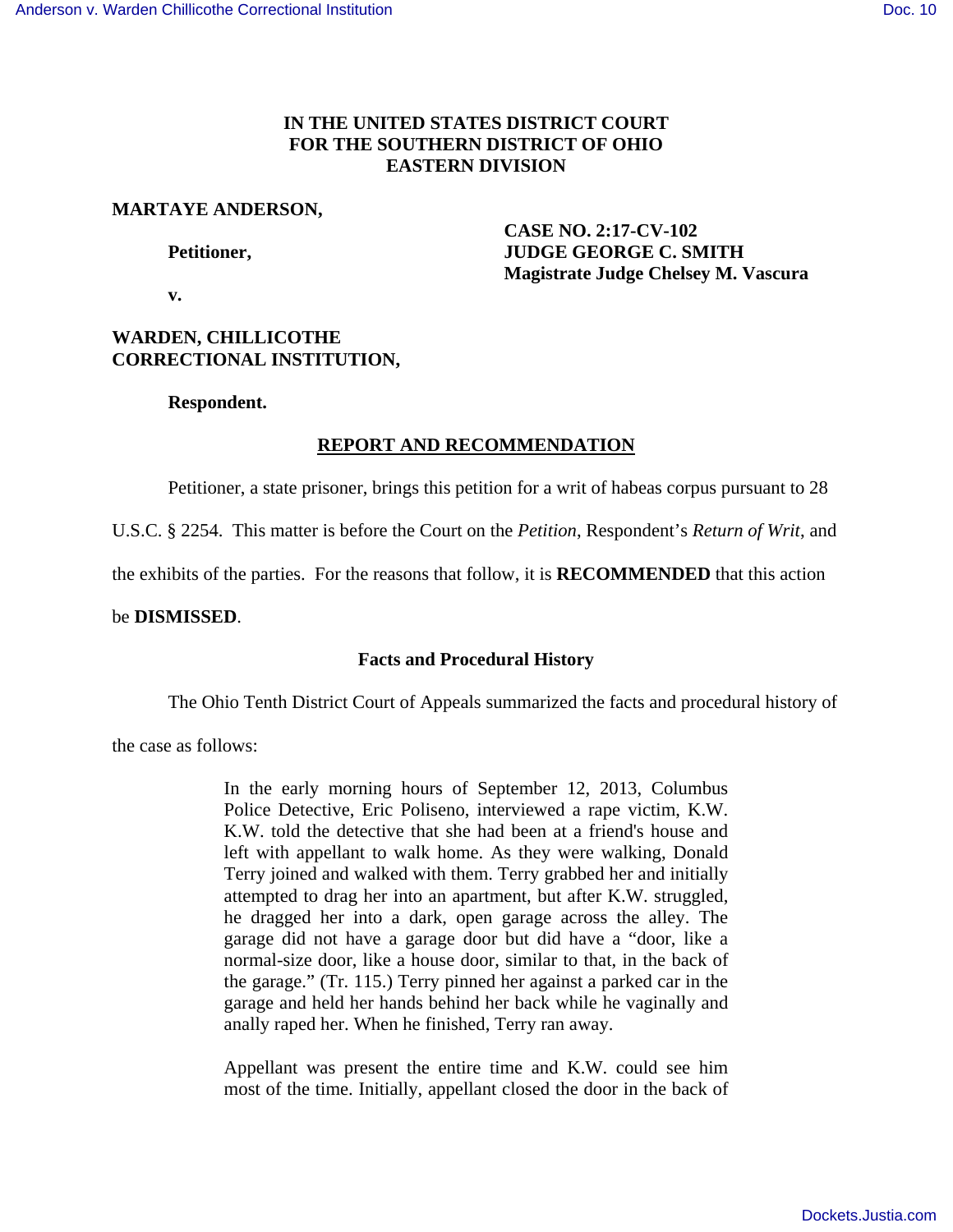the garage. Appellant walked in and out of the garage through the front doorway because the back door remained closed. K.W. stated, at one point, appellant was behind her and she could not see him.

Afterwards, appellant walked her home. K.W. repeatedly asked appellant if he had participated in the rape, because at one point, she felt a metal belt buckle on her backside and he was wearing a large belt buckle. After she was home, K.W.'s mother took her to the hospital where a nurse collected a rape kit and the police interviewed her. K.W. initially told Detective Poliseno that she was unsure whether appellant had participated in the rape, but she did not think he did so because she did not see him rape her. However, she stated that, at one point "it felt like he [Terry] had help, like, because it just felt like he had more hands than he was supposed to. \* \* \* So it seemed like the other dude was helping." (Tr. 24–25.) This was the same time period that appellant was behind her and out of view. (Tr. 249.) K.W. testified that she felt as if appellant had participated in the incident because there were too many hands involved for one person, she felt a belt buckle and she knew appellant was wearing a belt buckle. When asked about whether she believed appellant participated in the rape, K.W. testified as follows:

There was a slight difference in the penis inside of me. There was a slight difference. And it felt like when one—or something came out, I felt, and it went back in, but it didn't feel the same.

There was a brief moment, like brief, where there was just nothing, like there was—and I couldn't see, but I could hear, like, but no one was talking, like exchanging the positions, not me, but people, them, the guys. But I don't know for sure. I'm just going off of what I can hear because I can't see because I'm head down.

(Tr. 132.)

When K.W. was asked about her statement regarding too many hands, she clarified her statement, as follows:

So at one point, it just felt like when somebody was raping me, I don't know who, but it seemed like another person had my hands, like, it just felt like a switch. That's all I can explain. It felt like a switch. It felt like there's too many hands.

\* \* \*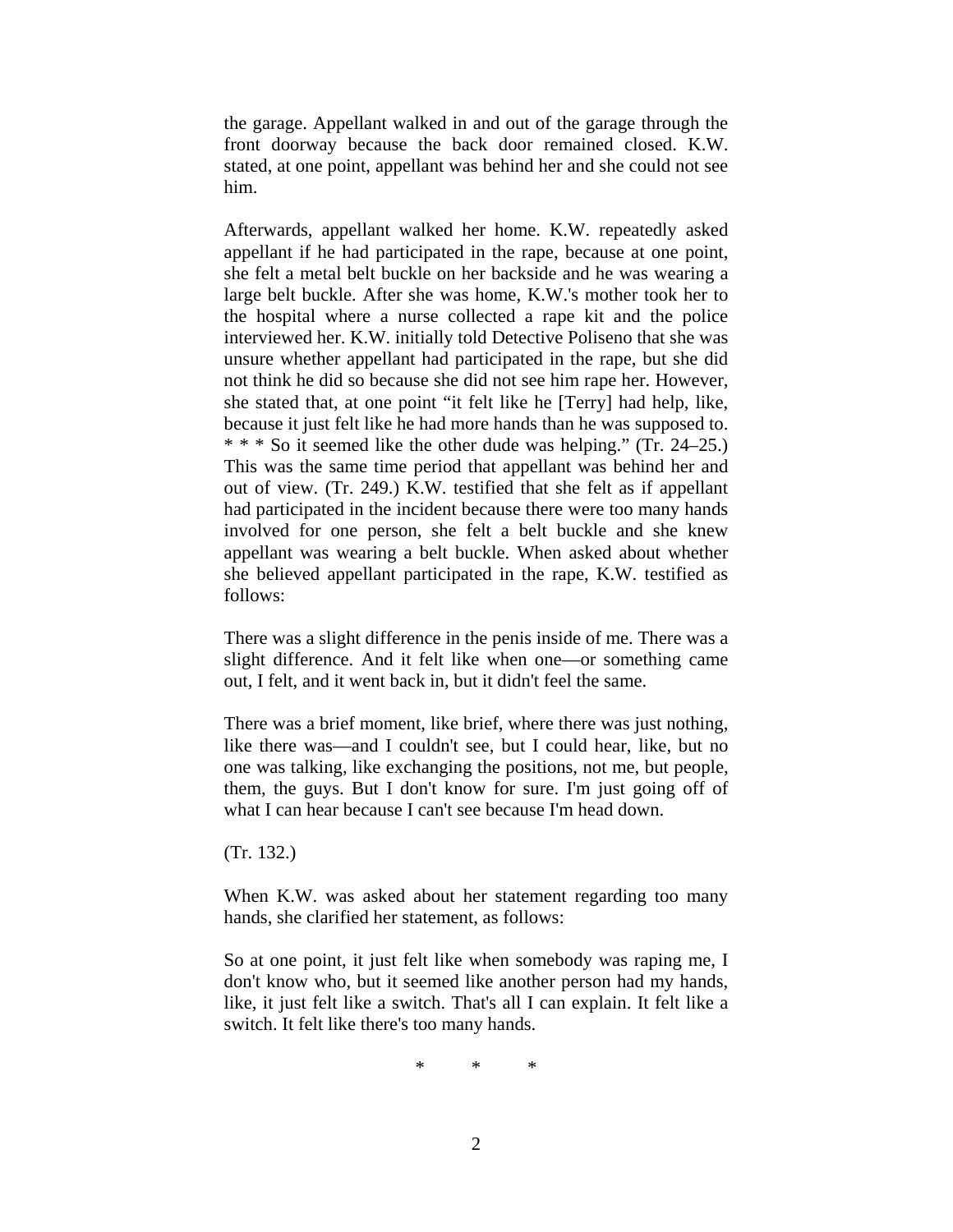That's where the belt buckle comes in. When I say a switch, it felt like if Ray was raping me when he was, there was a stop for a brief moment. There was a stop, and I just felt like—well, so as far as a struggle, like, it got easier for whoever had my hands. It got easier to hold them, like they didn't have to struggle with me.

And then, like I said, there was a belt buckle. I don't know for sure whose belt buckle it was.

I didn't notice if Ray had a belt; I know Martaye had a belt. I felt a belt, and this is the first time I felt the belt. That's why I brought it up. The belt had, like, touched my butt, like somebody else was undoing something. That's all, like the belt.

\* \* \*

When I say it's a switch, I can't see, but based off what I felt, when initially someone had my hands, my hands were pinned the whole time. At first, I was able to—I could push back and then I could it was more room for me to like—like it was less strength.

\* \* \*

Yeah, like less strength on my hands. So then if, like, it got tight[.]

\* \* \*

It got tighter, because he didn't have to focus on anything else, like me struggling. He didn't have to focus on two things at once. This is me describing it. So it got tighter. That's about it.

 $(Tr. 250 - 254.)$ 

Detective Poliseno interviewed appellant on October 8, 2013. Appellant admitted he was present during the rape, but denied participating. Appellant stated that Terry had a gun. Detective Poliseno testified that the Bureau of Criminal Investigations ("BCI") found a mixture of DNA on the vaginal swabs of K.W. from her sexual assault exam and the standards belonged to both appellant and Terry. As a result, both appellant and Terry were arrested. When Detective Poliseno interviewed appellant a second time, appellant continued to deny participating in the rape and told the detective that he and K.W. had consensual sex the night before the incident. Detective Poliseno testified that he specifically asked K.W. if she had had consensual sex with appellant within 96 hours of the incident and she replied that she had never had consensual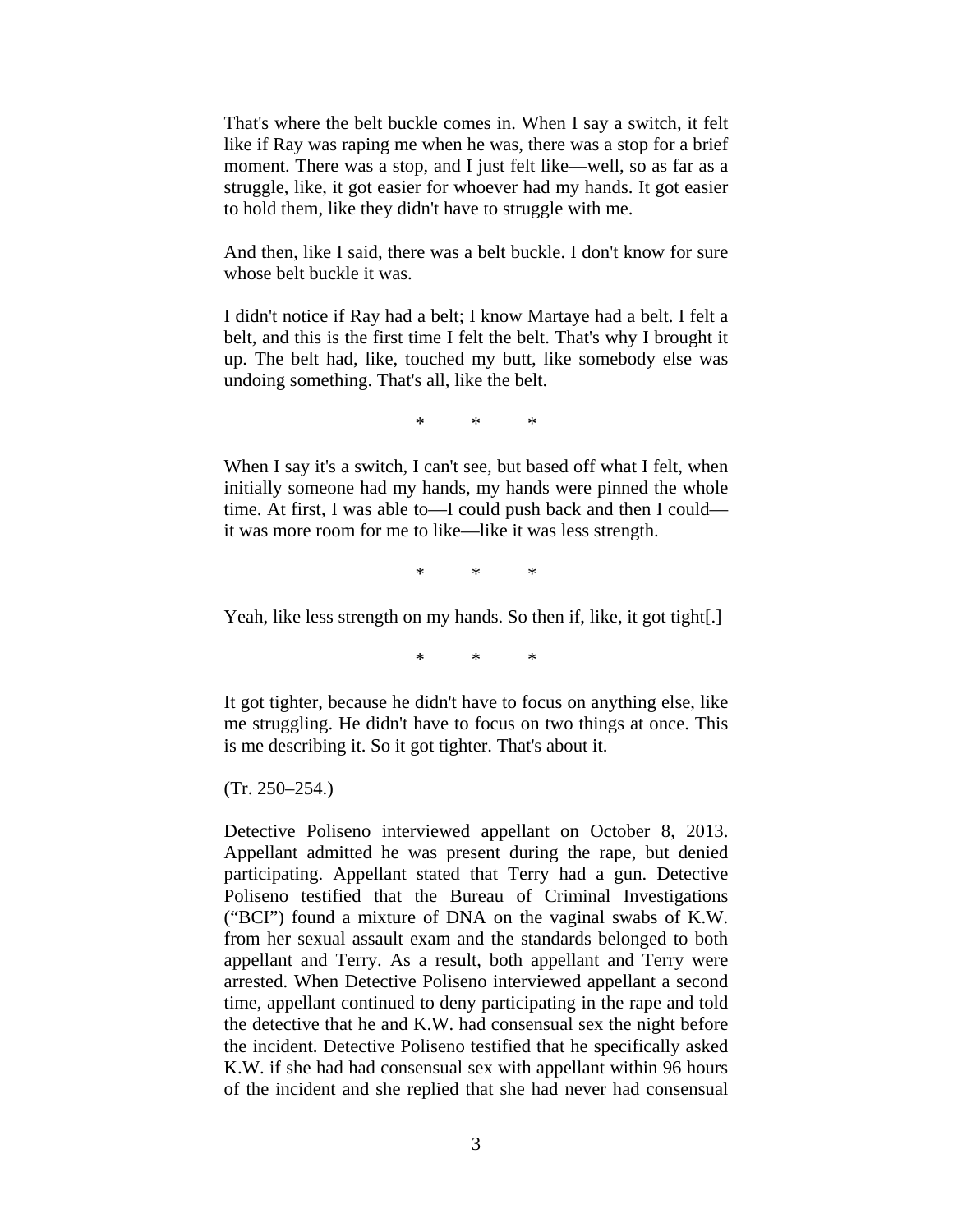sex with appellant. (Tr. 519–20.) During her testimony, K.W. denied having consensual sex with appellant. (Tr. 192.) She testified that she had a baby on August 7, 2013, approximately five weeks before the incident, and for medical reasons, she was advised not to have sex for six weeks. (Tr. 96; 128.)

The state presented two forensic scientists who work for BCI and testified regarding appellant's DNA. One of the forensic scientists testified she examined the vaginal swabs taken from K.W. and identified semen. The second forensic scientist analyzed the DNA results and determined that there was the presence of DNA from two individuals, consistent with Terry and appellant. (Tr. 304.) The DNA mixture was composed of a major profile, Terry, and a minor profile, appellant, which means the major profile was present at a much higher level than the minor profile. (Tr. 306.) Both scientists testified that there were several explanations for finding major and minor contributors, including that the minor contributor had consensual sex at an earlier time than the major contributor. (Tr. 314; 620.)

Appellant also presented an expert witness who testified that there were three possibilities as to why there were vastly different amounts of sperm from the major and minor contributors. The expert's opinion was that the DNA results in this case support several possibilities, including the possibility that appellant and K.W. had consensual sex within 96 hours of the assault. (Tr. 696.) However, on cross-examination, he stated that it was unlikely to have been within 24 hours of the assault. (Tr. 699.)

Appellant presented two witnesses who testified appellant was living with his aunt at the time. Both witnesses testified they had seen K.W. inside his aunt's house. Appellant's cousin testified that in August 2013, he saw appellant and K.W. in the basement and K.W. was pulling up her pants. Appellant's aunt testified that she saw appellant, Terry, and K.W. sitting at her kitchen table one evening during the summer of 2013.

On October 25, 2013, a Franklin County Grand Jury indicted both Terry and appellant on two counts of rape, a felony of the first degree, in violation of R.C. 2907.02. (Case No. 13CR–5679 .) On December 13, 2013, the grand jury indicted Terry and appellant on one count of kidnapping, a felony of the first degree, in violation of R.C. 2907.01, with a sexual motivation specification under R.C. 2941.147. (Case No. 13CR–6529.) All the charges arise out of the September 12, 2013 incident. The two defendants had separate trials.FN1 For trial purposes, the trial court consolidated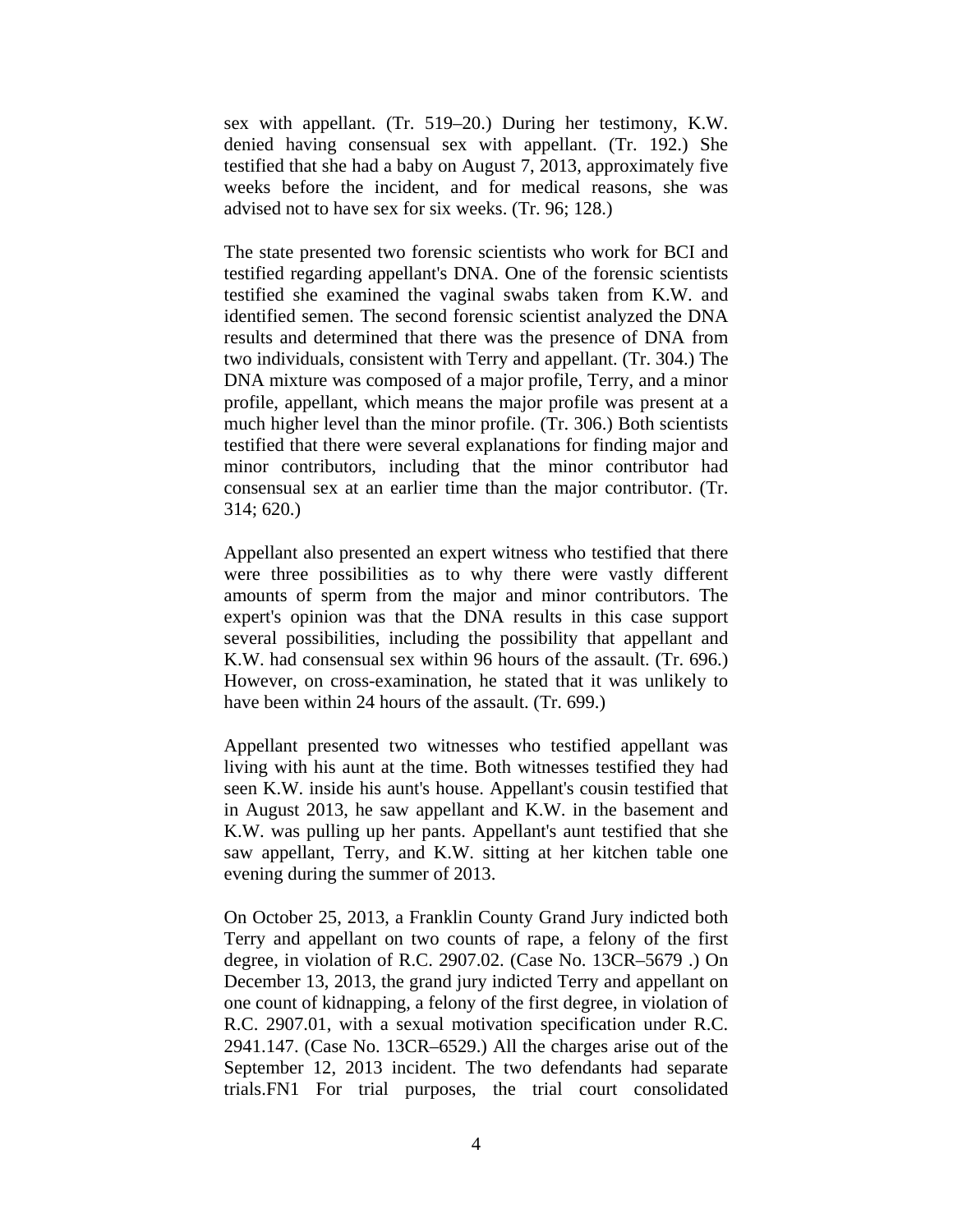appellant's two cases (the two indictments). A jury found appellant not guilty of rape, but guilty of complicity to rape, a violation of R.C. 2907.02, and also guilty of kidnapping, a violation of R.C. 2905.01.

FN1: Terry was convicted of rape and kidnapping, and this court recently affirmed the judgments. *See State v. Terry*, 10th Dist. No. 15AP-176, 2015-Ohio-3847.

The trial court sentenced appellant on December 12, 2014. For purposes of sentencing, the trial court merged the complicity to rape and the kidnapping and imposed eight years as to the complicity to rape (Case No. 13CR–5679) at the Ohio Department of Rehabilitation and Corrections.

II. The Appeal

Appellant filed a timely notice of appeal and assigned the following error:

THE CONVICTION IS NOT SUPPORTED BY SUFFICIENT EVIDENCE OR MANIFEST WEIGHT OF THE EVIDENCE.

*State v. Anderson,* No. 14AP-1047, 2015 WL 6459757, at \*1-3 (Ohio App. 10th Dist. Oct. 27,

2015). On October 27, 2015, the appellate court affirmed the judgment of the trial court. *Id*. On

March 9, 2016, the Ohio Supreme Court declined to accept jurisdiction of the appeal*. State v.*

*Anderson*, 145 Ohio St.3d 1410 (2016).

On March 2, 2017, Petitioner filed the petition for a writ of habeas corpus pursuant to 28

U.S.C. § 2254. He asserts that he was denied a fair trial due to "contradictory evidence" (claim

one); and because he was handcuffed in front of the jury (claim two). It is the position of the

Respondent that claim one is without merit and claim two is procedurally defaulted.

## **Claim One**

In claim one, Petitioner asserts as follows: "Contradictory evidence." *Petition* (Doc. 3,

PageID# 36.) Petitioner indicates that he raised the issue on direct appeal. (PageID# 37.)

Petitioner has provided no indication regarding the constitutional nature of his claim or facts in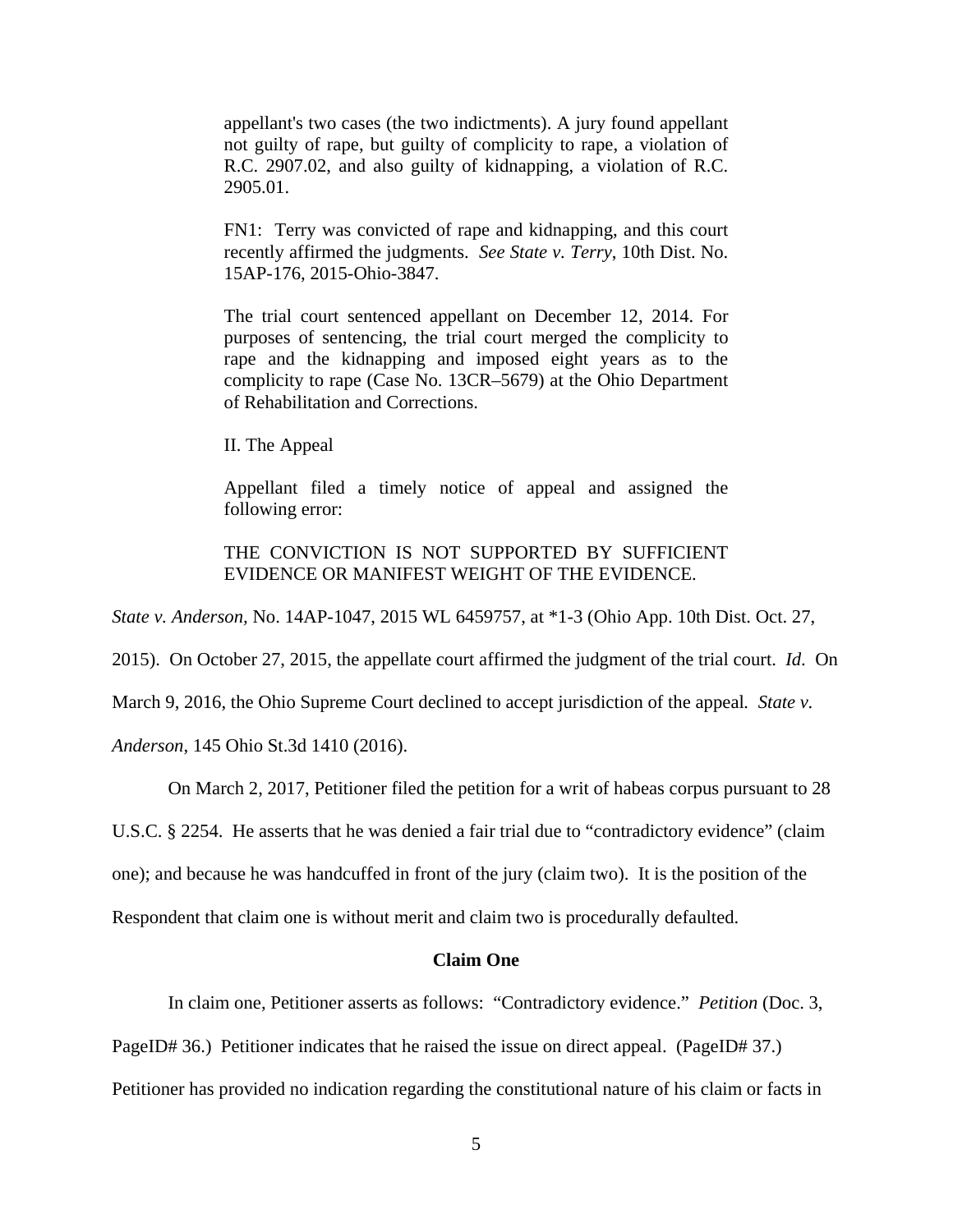support. Respondent presumes that Petitioner thereby is raising the same claim that he raised on direct appeal, i.e., a claim of insufficiency of the evidence and that his conviction on complicity to rape is against the manifest weight of the evidence. However, Rule 2(c) of the Rules Governing Section 2254 Cases in the United States District Courts provides that the Petitioner must specify the nature of his grounds for relief and state the facts in support of each ground. Dismissal under Habeas Rule 2(c) is appropriate in cases where it is impossible to determine from the petitioner's pleadings the exact errors of fact or law raised for adjudication. *See Rice v. Warden*, No. 1:14-cv-732, 2015 WL 5299421, at \*4 (S.D. Ohio Sept. 9, 2015) (dismissal under Rule 2(c) appropriate where pleadings contain unintelligible and conclusory allegations and statements) (citations omitted); *Accord v. Warden, Lebanon Corr. Inst*., No. 2:12-cv-355, 2013 WL 228027, at \*3 (S.D. Ohio Jan. 22, 2013) (while the court liberally construes a *pro se* prisoner's pleadings, it is not required to "conjure allegations" on the petitioner's behalf) (citations omitted)). Such are the circumstances here. Thus, claim one is subject to dismissal on this basis alone.

 Moreover, assuming that Petitioner intends to raise the same issue that he raised on direct appeal, this claim does not warrant relief. Preliminarily, Petitioner's claim that his conviction on complicity to rape is against the manifest weight of the evidence constitutes an issue of state law that does not provide a basis for federal habeas corpus relief. *See Norton v. Sloan*, No. 1:16-cv-854, 2017 WL 525561, at \*5 (N.D. Ohio Feb. 9, 2017) (citing *Ross v. Pineda*, No. 3:10-cv-391, 2011 WL 1337102, at \*3 (S.D. Ohio 2011), *aff'd*, 549 F. App'x 444 (6<sup>th</sup> Cir. 2013)) ("Whether a conviction is against the manifest weight of the evidence is purely a question of Ohio law."); *Williams v. Jenkins,* No. 1:15cv00567, 2016 WL 2583803, at \*7 (N.D. Ohio Feb. 22, 2016) (citing *Nash v. Eberlin*, 258 F. App'x 761, 765 n.4 (6th Cir. 2007)).

6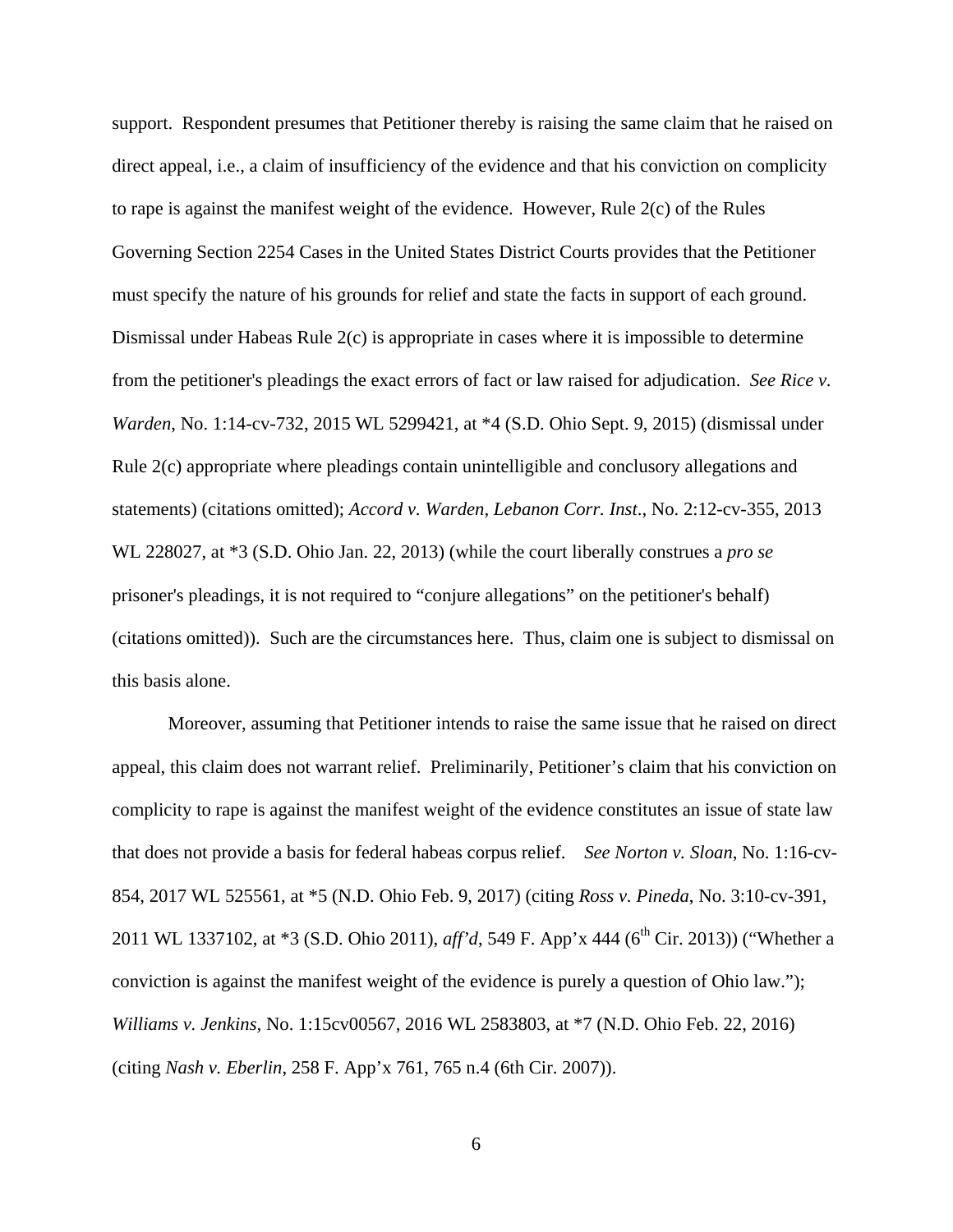Under Ohio law, a claim that a verdict was against the manifest weight of the evidence as opposed to one based upon insufficient evidence—requires the appellate court to act as a "thirteenth juror" and review the entire record, weigh the evidence, and consider the credibility of witnesses to determine whether "the jury clearly lost its way and created such a manifest miscarriage of justice that the conviction must be reversed and a new trial ordered." *State v. Martin*, 20 Ohio App.3d 172, 175 (1983); *cf. Tibbs v. Florida*, 457 U.S. 31 (1982). Because a federal habeas court does not function as an additional state appellate court, vested with the authority to conduct such an exhaustive review, petitioner's claim that his convictions were against the manifest weight of the evidence cannot be considered by this Court.

Petitioner's claim of insufficiency of the evidence likewise fails.

#### **Standard of Review**

Because Petitioner seeks habeas relief under 28 U.S.C. § 2254, the standards of the Antiterrorism and Effective Death Penalty Act ("the AEDPA") govern this case. The United State Supreme Court has described AEDPA as "a formidable barrier to federal habeas relief for prisoners whose claims have been adjudicated in state court" and emphasized that courts must not "lightly conclude that a State's criminal justice system has experienced the 'extreme malfunction' for which federal habeas relief is the remedy." *Burt v. Titlow*, \_\_ U.S. \_\_, 134 S. Ct. 10, 16 (2013)(quoting *Harrington v. Richter*, 562 U.S. 86 (2011)); *see also Renico v. Lett*, 559 U.S. 766, 773 (2010)("AEDPA ... imposes a highly deferential standard for evaluating statecourt rulings, and demands that state court decisions be given the benefit of the doubt") (internal quotation marks, citations, and footnote omitted).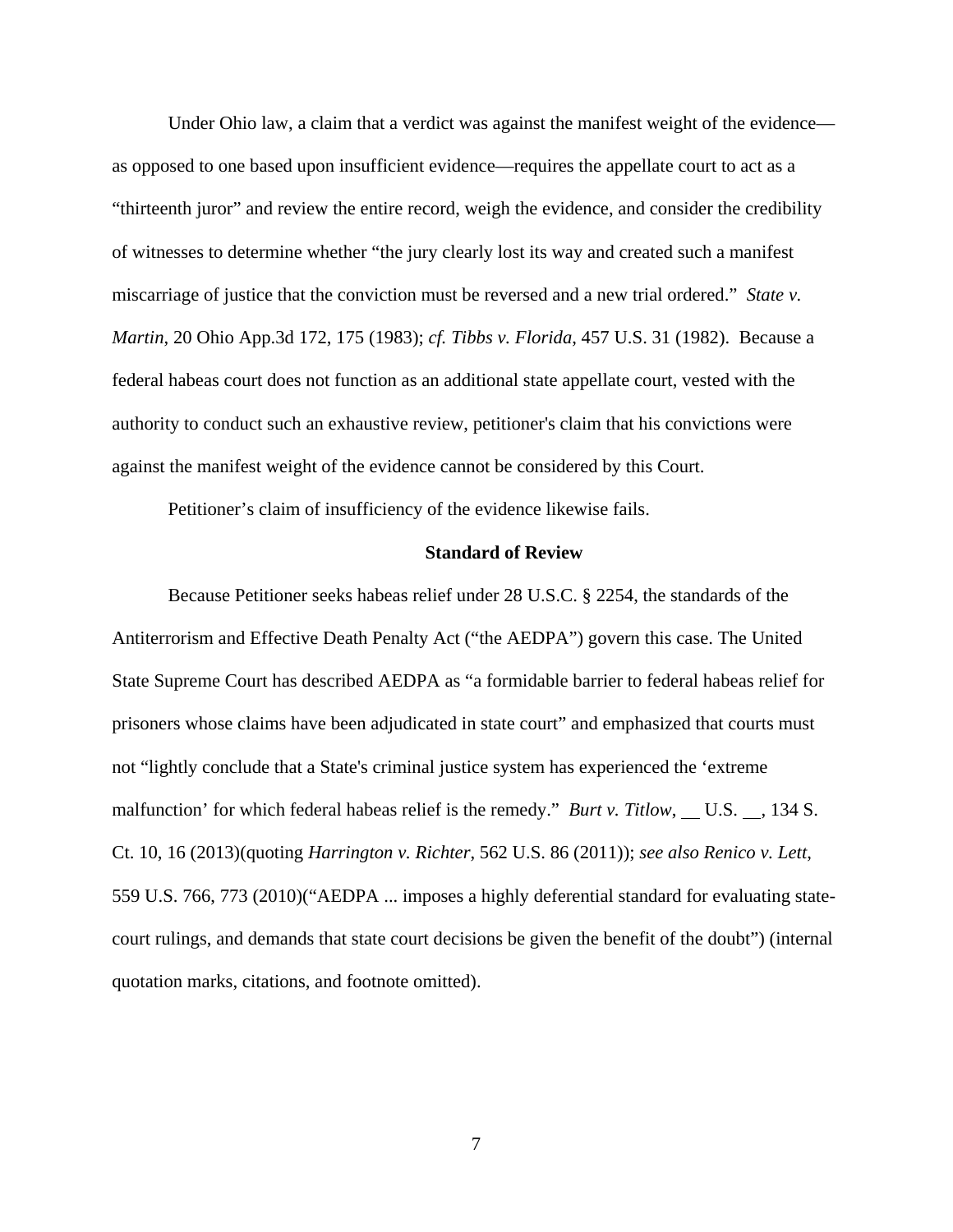The AEDPA limits the federal courts' authority to issue writs of habeas corpus and

forbids a federal court from granting habeas relief with respect to a "claim that was adjudicated

on the merits in State court proceedings" unless the state court decision either

(1) resulted in a decision that was contrary to, or involved an unreasonable application of, clearly established Federal law, as determined by the Supreme Court of the United States; or

(2) resulted in a decision that was based on an unreasonable determination of the facts in light of the evidence presented in the State court proceeding.

28 U.S.C. § 2254(d).

Further, under the AEDPA, the factual findings of the state court are presumed to be

correct:

In a proceeding instituted by an application for a writ of habeas corpus by a person in custody pursuant to the judgment of a State court, a determination of a factual issue made by a State court shall be presumed to be correct. The applicant shall have the burden of rebutting the presumption of correctness by clear and convincing evidence.

## 28 U.S.C. § 2254(e)(1)

Accordingly, "a writ of habeas corpus should be denied unless the state court decision

was contrary to, or involved an unreasonable application of, clearly established federal law as

determined by the Supreme Court, or based on an unreasonable determination of the facts in light

of the evidence presented to the state courts." *Coley v. Bagley*, 706 F.3d 741, 748 (6th Cir.)

(citing *Slagle v. Bagley*, 457 F.3d 501, 513 (6th Cir. 2006), *cert. denied*, 551 U.S. 1134 (2007)),

*cert. denied*, U.S. , 134 S. Ct. 315 (2013). The United States Court of Appeals for the Sixth

Circuit has summarized these standards as follows:

A state court's decision is "contrary to" Supreme Court precedent if (1) "the state court arrives at a conclusion opposite to that reached by [the Supreme] Court on a question of law[,]" or (2) "the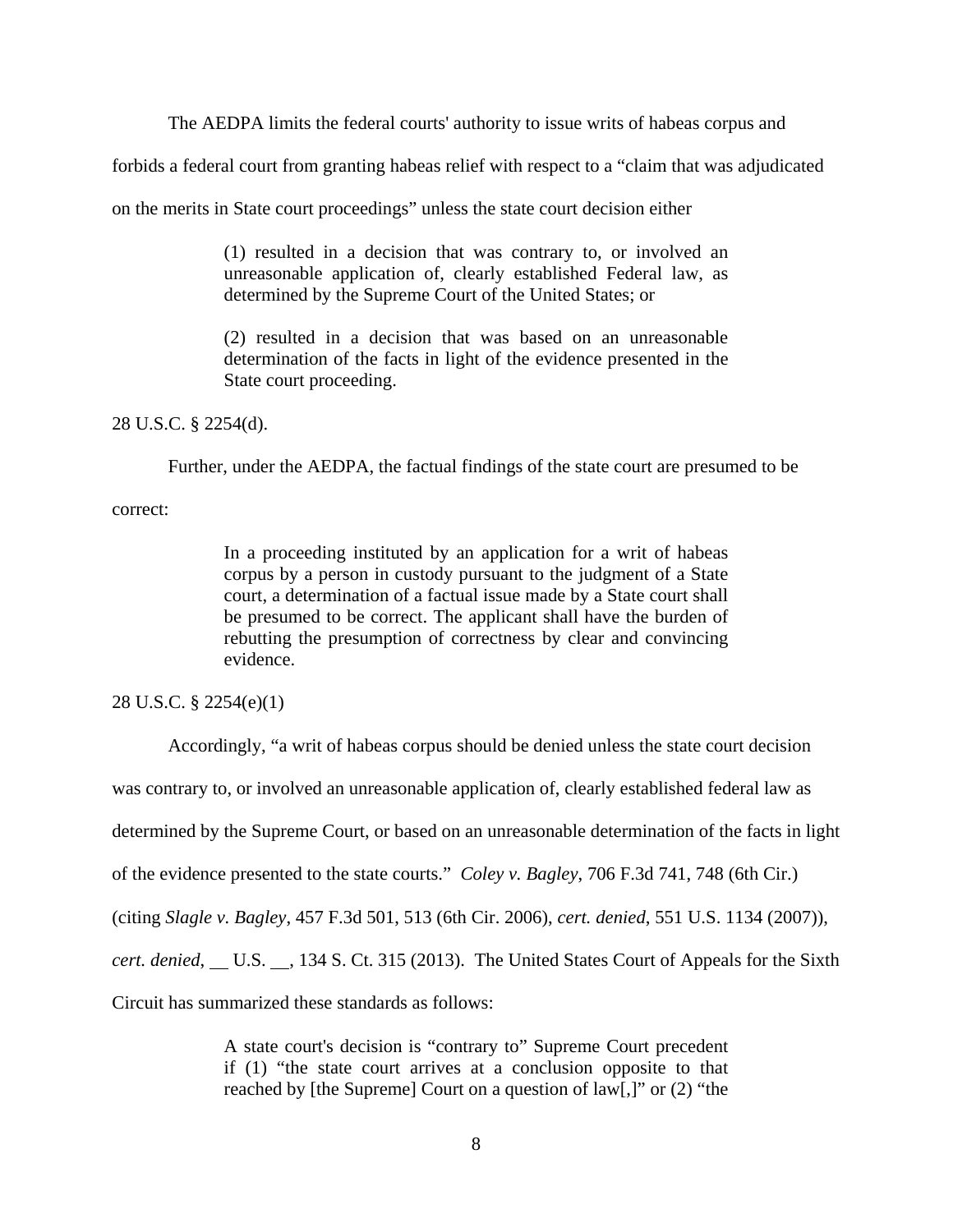state court confronts facts that are materially indistinguishable from a relevant Supreme Court precedent and arrives" at a different result. *Williams v. Taylor*, 529 U.S. 362, 405, 120 S. Ct. 1495, 146 L. Ed. 2d 389 (2000). A state court's decision is an "unreasonable application" under 28 U.S.C. § 2254(d)(1) if it "identifies the correct governing legal rule from [the Supreme] Court's cases but unreasonably applies it to the facts of the particular ... case" or either unreasonably extends or unreasonably refuses to extend a legal principle from Supreme Court precedent to a new context. *Id*. at 407, 529 U.S. 362, 120 S. Ct. 1495, 146 L. Ed. 2d 389.

*Id*. at 748–49. The burden of satisfying the AEDPA's standards rests with the petitioner. *See* 

*Cullen v. Pinholster*, 563 U.S.170, 181 (2011).

The state appellate court rejected Petitioner's claim that the evidence was constitutionally

insufficient to sustain his convictions as follows:

[A]ppellant contends that the evidence is not sufficient to support his conviction for complicity to rape and it is against the manifest weight of the evidence.FN2 We disagree.

FN2: Appellant only filed a notice of appeal in Case No. 13CR-5679, which is the complicity to rape conviction.

Sufficiency of the evidence is the "legal standard which is applied to determine whether the case may go to the jury or whether the evidence is legally sufficient to support the jury verdict as a matter of law." *State v. Thompkins*, 78 Ohio St.3d 380, 386 (1997), superseded by statute on other grounds. The question of whether the evidence is legally sufficient to support a verdict is a test of adequacy and a question of law. *Id.* "The relevant inquiry is whether, after viewing the evidence in a light most favorable to the prosecution, any rational trier of fact could have found the essential elements of the crime proven beyond a reasonable doubt.' " *State v. Robinson*, 124 Ohio St.3d 76, 2009–Ohio–5937, ¶ 34, quoting *State v. Jenks*, 61 Ohio St.3d 259 (1991), paragraph two of the syllabus, superseded by statute on other grounds, following *Jackson v. Virginia*, 443 U.S. 307 (1979). An appellate court will not disturb a verdict unless, after viewing the evidence in a light most favorable to the prosecution, it is clear that reasonable minds could not reach the conclusion reached by the trier of fact. *State v. Treesh*, 90 Ohio St.3d 460, 484 (2001).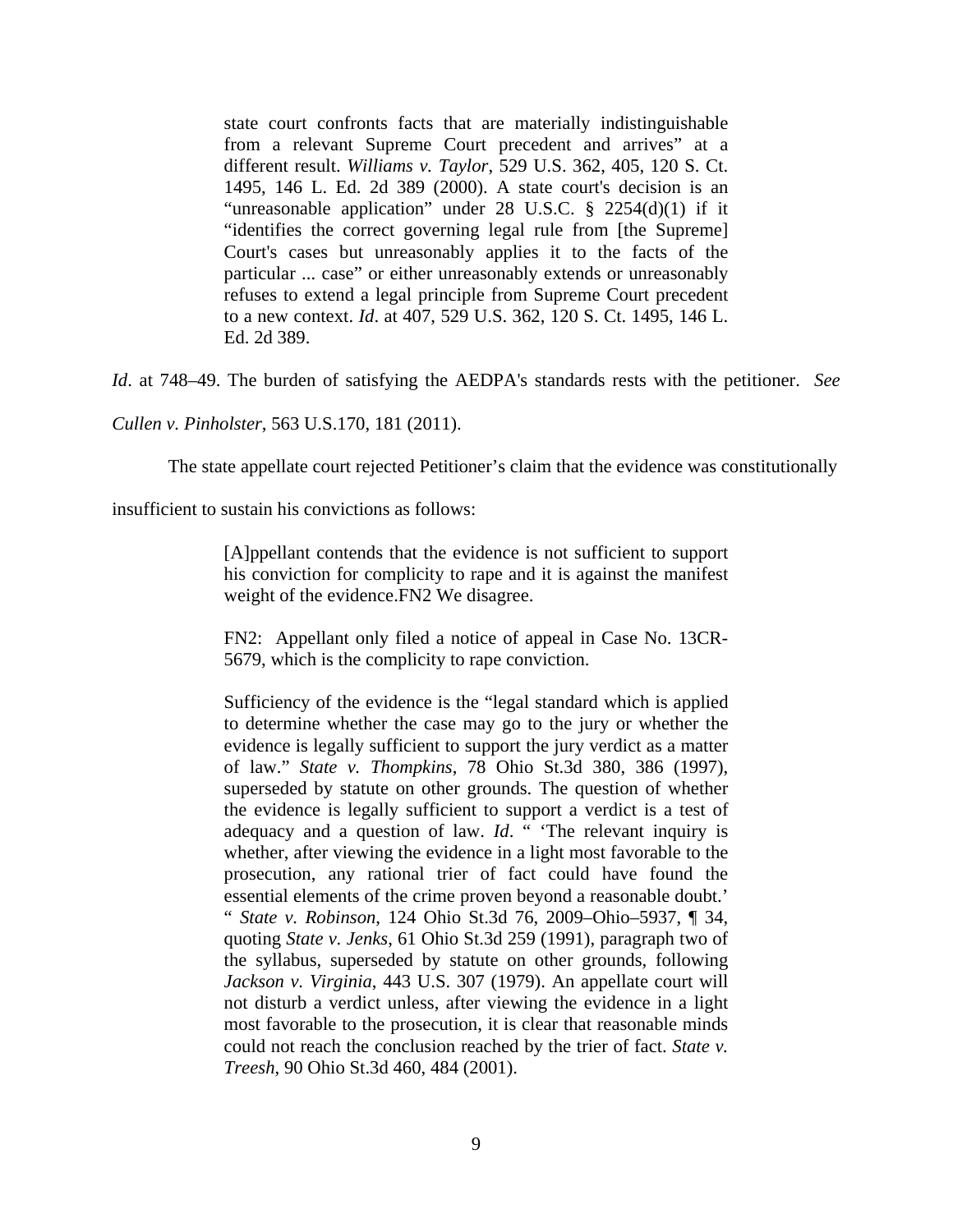During this inquiry, appellate courts do not engage in an evaluation of the witnesses' credibility but, rather, examine all the evidence admitted at trial to determine whether, if believed, that evidence supports the conviction. *State v. Taylor*, 10th Dist. No. 14AP–857, 2015–Ohio–3252, ¶ 9, citing *State v. Yarbourgh*, 95 Ohio St.3d 227, 2002–Ohio–2126, ¶ 79–80; *State v. Bankston*, 10th Dist. No. 08AP–668, 2009–Ohio–754, ¶ 4.

The test for determining whether a conviction is against the manifest weight of the evidence differs from the test as to whether there is sufficient evidence to support the conviction. "Weight of the evidence concerns 'the inclination of the greater amount of credible evidence, offered in a trial, to support one side of the issue rather than the other.'" *Thompkins* at 387, quoting Black's Law Dictionary 1594 (6th Ed.1990) (emphasis omitted). Even though an appellate court finds sufficient evidence to support a judgment, the court may conclude that a judgment is against the manifest weight of the evidence. *Taylor a*t ¶ 10, citing *Thompkins* at 387. An appellate court must review the entire record, weigh the evidence and all reasonable inferences, consider the credibility of the witnesses and determine whether, in resolving conflicts in the evidence, the jury clearly lost its way and created such a manifest miscarriage of justice that the conviction must be reversed and a new trial ordered. *Id*.

\* \* \*

Appellant was convicted of complicity to rape. Under the principle of complicity, an individual may be found guilty if he "supported, assisted, encouraged, cooperated with, advised, or incited the principal in the commission of the crime, and \* \* \* shared the criminal intent of the principal." *State v. Johnson*, 93 Ohio St.3d 240, syllabus. The intent necessary for a complicity conviction "may be inferred from the circumstances surrounding the crime." *Id*. Further, "[a] charge of complicity may be stated in terms of this section, or in terms of the principal offense." R.C. 2923.03(F). " 'Thus, a defendant charged with an offense may be convicted of that offense upon proof that he was complicit in its commission, even though the indictment is "stated \* \* \* in terms of the principal offense" and does not mention complicity.' " *State v. Horton*, 10th Dist. No. 13AP–855, 2014–Ohio–2785, ¶ 8, quoting *State v. Herring*, 94 Ohio St.3d 246, 251 (2002).

In order to convict appellant of complicity to rape, the state was required to prove beyond a reasonable doubt that he was "acting with the kind of culpability required for the commission of an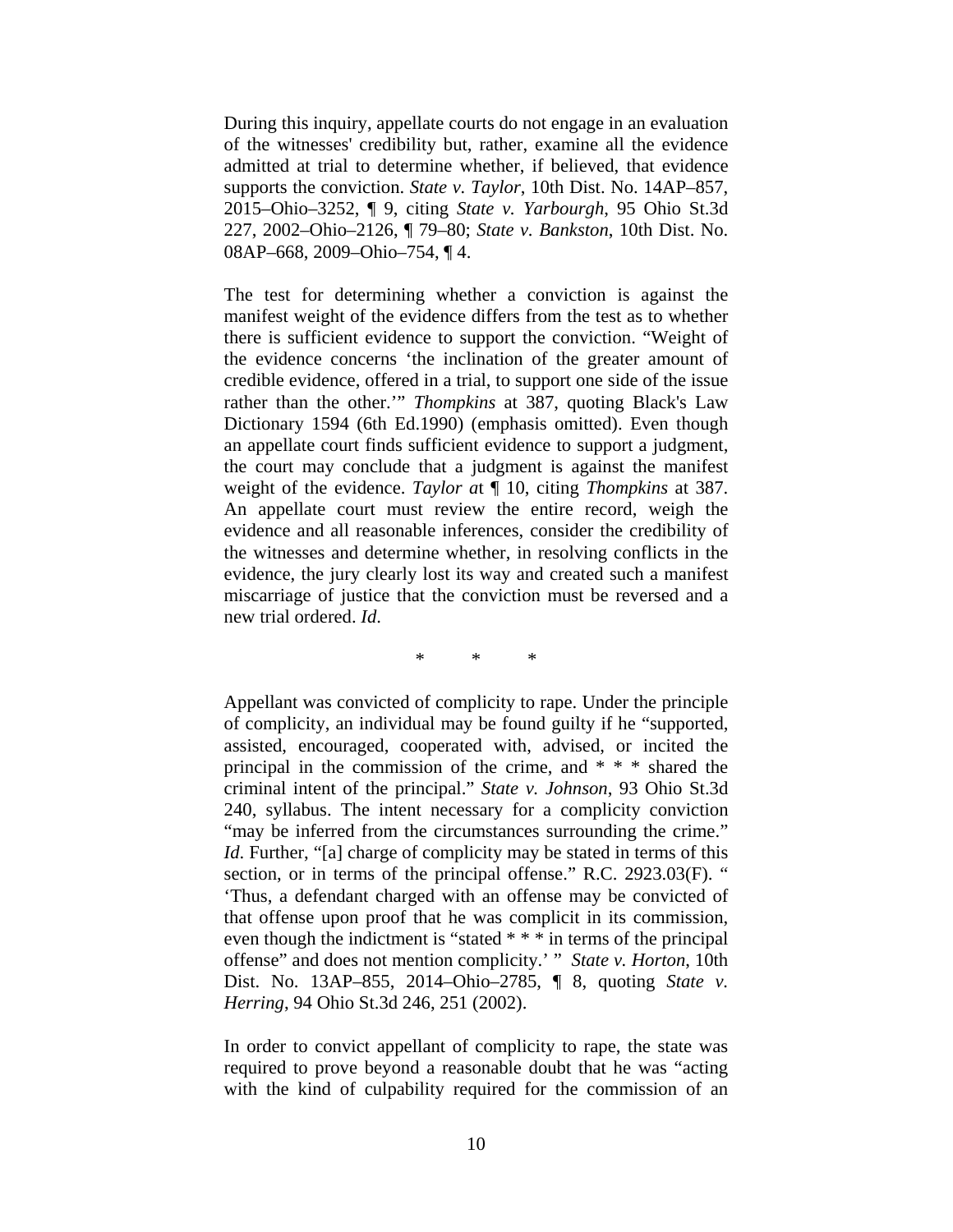offense [rape], \* \* \* [a]id [ed] or abet[ted] another [Terry] in committing the offense." R.C. 2923.03. The elements of rape require that the state prove under the facts of this case that appellant aided or abetted Terry while Terry "engage[d] in sexual conduct with another [K.W.] when the offender [Terry] purposely compels the other person to submit by force or threat of force." R.C. 2907.02(A)(2).

Appellant does not contest that Terry raped K.W. and that appellant was present during the offense. However, he argues that the state failed to prove that he aided or abetted Terry in committing the rape because K.W.'s testimony regarding his involvement is not credible. However, as we previously stated, an appellate court cannot evaluate a witness's credibility on a review of the sufficiency of the evidence. Instead, we examine all the evidence admitted at trial to determine whether, if believed, that evidence supports the conviction. *Taylor; Yarbourgh*.

Here, K.W.'s testimony, viewed in the state's favor, establishes the elements of a rape offense beyond a reasonable doubt. K.W. testified that Terry held her down and forced both vaginal and anal intercourse upon her. The evidence is also sufficient to support appellant's conviction for complicity to rape. K.W. testified that appellant closed the garage door after Terry dragged her into the garage and he was present during the rape. In recounting the events, she testified that at a point when she could not see appellant because he was behind her, she felt as if the men had switched positions. She felt as if there were too many hands involved to be only Terry because there was a tighter grip on her hands, she felt a belt buckle for the first time, and appellant was wearing a large belt buckle. After viewing this evidence in a light most favorable to the prosecution, any rational trier of fact could have found the essential elements of complicity to rape proven beyond a reasonable doubt.

*State v. Anderson*, 2015 WL 6459757, at \*\*3-5.

Before a criminal defendant can be convicted consistent with the United States Constitution, there must be evidence sufficient to justify a reasonable trier of fact to find guilt beyond a reasonable doubt. *Jackson v. Virginia*, 443 U.S. 307, 319 (1979). In determining whether the evidence was sufficient to support a petitioner's conviction, a federal habeas court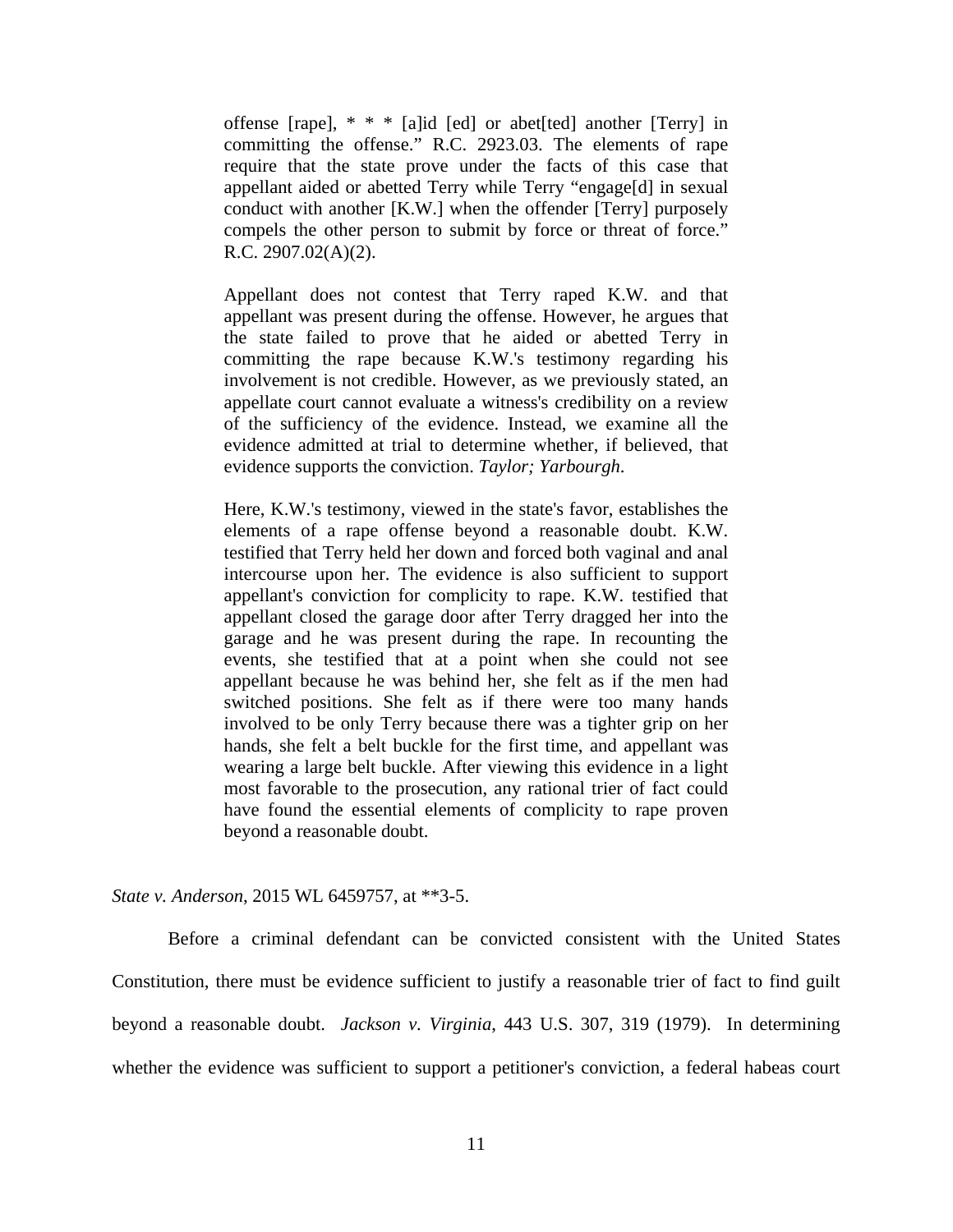must view the evidence in the light most favorable to the prosecution. *Wright v. West*, 505 U.S. 277, 296 (1992)(citing *Jackson*, 443 U.S. at 319). The prosecution is not affirmatively required to "rule out every hypothesis except that of guilt." *Id.* (quoting *Jackson*, 443 U.S. at 326). "[A] reviewing court 'faced with a record that supports conflicting inferences must presume – even if it does not appear on the record – that the trier of fact resolved any such conflicts in favor of the prosecution, and must defer to that resolution.'*" Id*. (quoting *Jackson*, 443 U.S. at 326).

Moreover, federal habeas courts must afford a "double layer" of deference to state court determinations of the sufficiency of the evidence. As explained in *Brown v. Konteh*, 567 F.3d 191, 205 (6th Cir. 2009), *cert. denied*, 558 U.S. 1114 (2010), deference must be given, first, to the jury's finding of guilt because the standard, announced in *Jackson v. Virginia*, is whether "viewing the trial testimony and exhibits in the light most favorable to the prosecution, any rational trier of fact could have found the essential elements of the crime beyond a reasonable doubt." Second, and even if a *de novo* review of the evidence leads to the conclusion that no rational trier of fact could have so found, a federal habeas court "must still defer to the state appellate court's sufficiency determination as long as it is not unreasonable." *Id.; see also White v. Steele*, 602 F.3d 707, 710 (6th Cir.), *cert. denied*, 562 U.S. 868 (2010). This is a substantial hurdle for a habeas petitioner to overcome, and Petitioner has not done so.

For the reasons addressed by the state appellate court, this Court likewise concludes that, when viewing all of the evidence in the light most favorable to the prosecution, the evidence is constitutionally sufficient to sustain Petitioner's conviction on complicity to rape.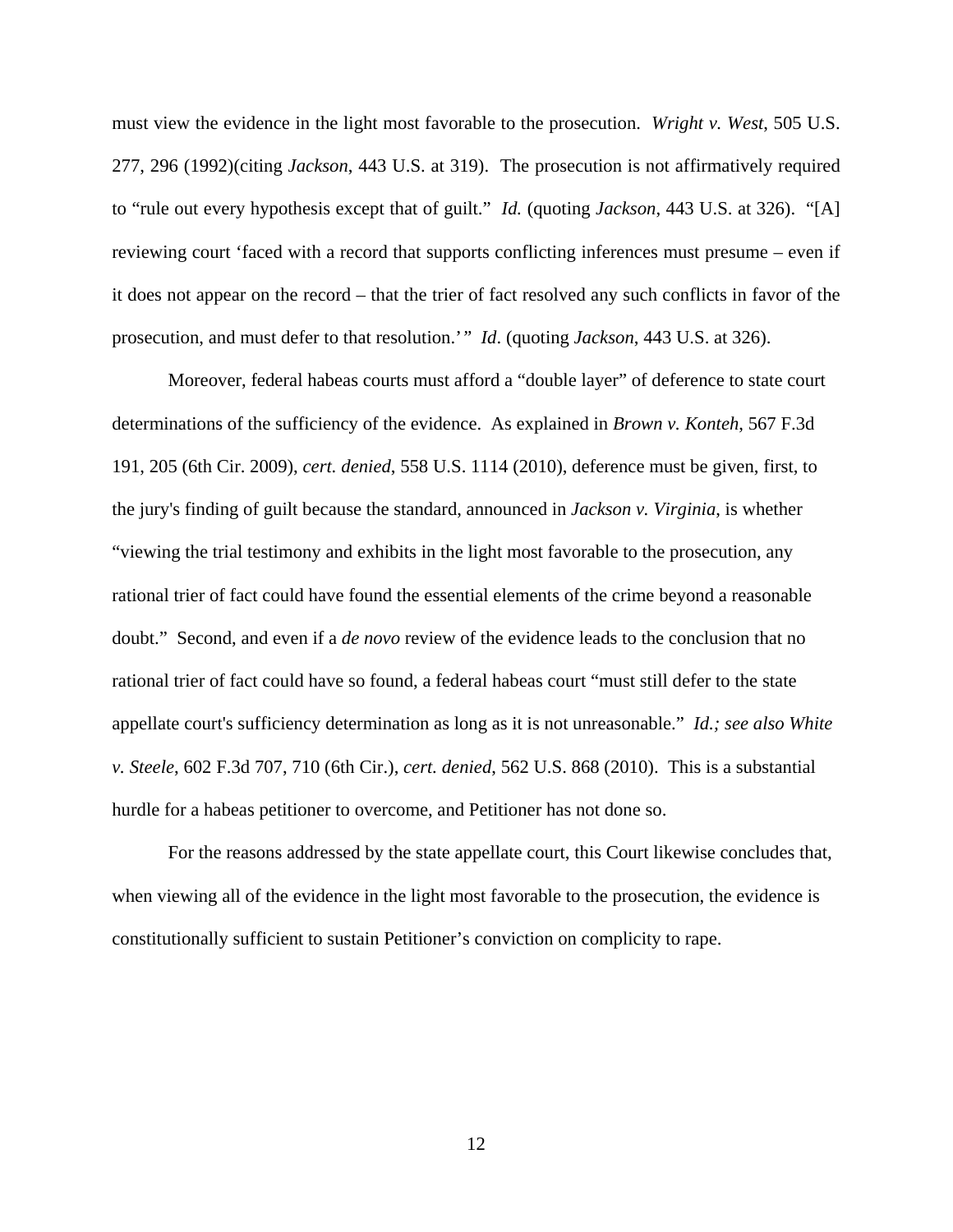#### **Claim Two**

#### **Procedural Default**

Congress has provided that state prisoners who are in custody in violation of the Constitution or laws or treaties of the United States may apply to the federal courts for a writ of habeas corpus. 28 U.S.C. § 2254(a). In recognition of the equal obligation of the state courts to protect the constitutional rights of criminal defendants, and in order to prevent needless friction between the state and federal courts, a state criminal defendant with federal constitutional claims is required to present those claims to the state courts for consideration. 28 U.S.C. § 2254(b), (c). If he fails to do so, but still has an avenue open to him by which he may present his claims, his petition is subject to dismissal for failure to exhaust state remedies. *Id*.; *Anderson v. Harless*, 459 U.S. 4, 6 (1982)(*per curiam*)(citing *Picard v. Connor*, 404 U.S. 270, 275–78 (1971)). Where a petitioner has failed to exhaust his claims but would find those claims barred if later presented to the state courts, "there is a procedural default for purposes of federal habeas . . . ." *Coleman* v. *Thompson*, 501 U.S. 722, 735 n. 1 (1991).

The term "procedural default" has come to describe the situation where a person convicted of a crime in a state court fails (for whatever reason) to present a particular claim to the highest court of the state so that the state has a fair chance to correct any errors made in the course of the trial or the appeal before a federal court intervenes in the state criminal process. This "requires the petitioner to present 'the same claim under the same theory' to the state courts before raising it on federal habeas review." *Hicks v. Straub*, 377 F.3d 538, 552–53 (6th Cir. 2004) (quoting *Pillette v. Foltz*, 824 F.2d 494, 497 (6th Cir. 1987)), *cert. denied*, 544 U.S. 928 (2005). One of the aspects of "fairly presenting" a claim to the state courts is that a habeas petitioner must do so in a way that gives the state courts a fair opportunity to rule on the federal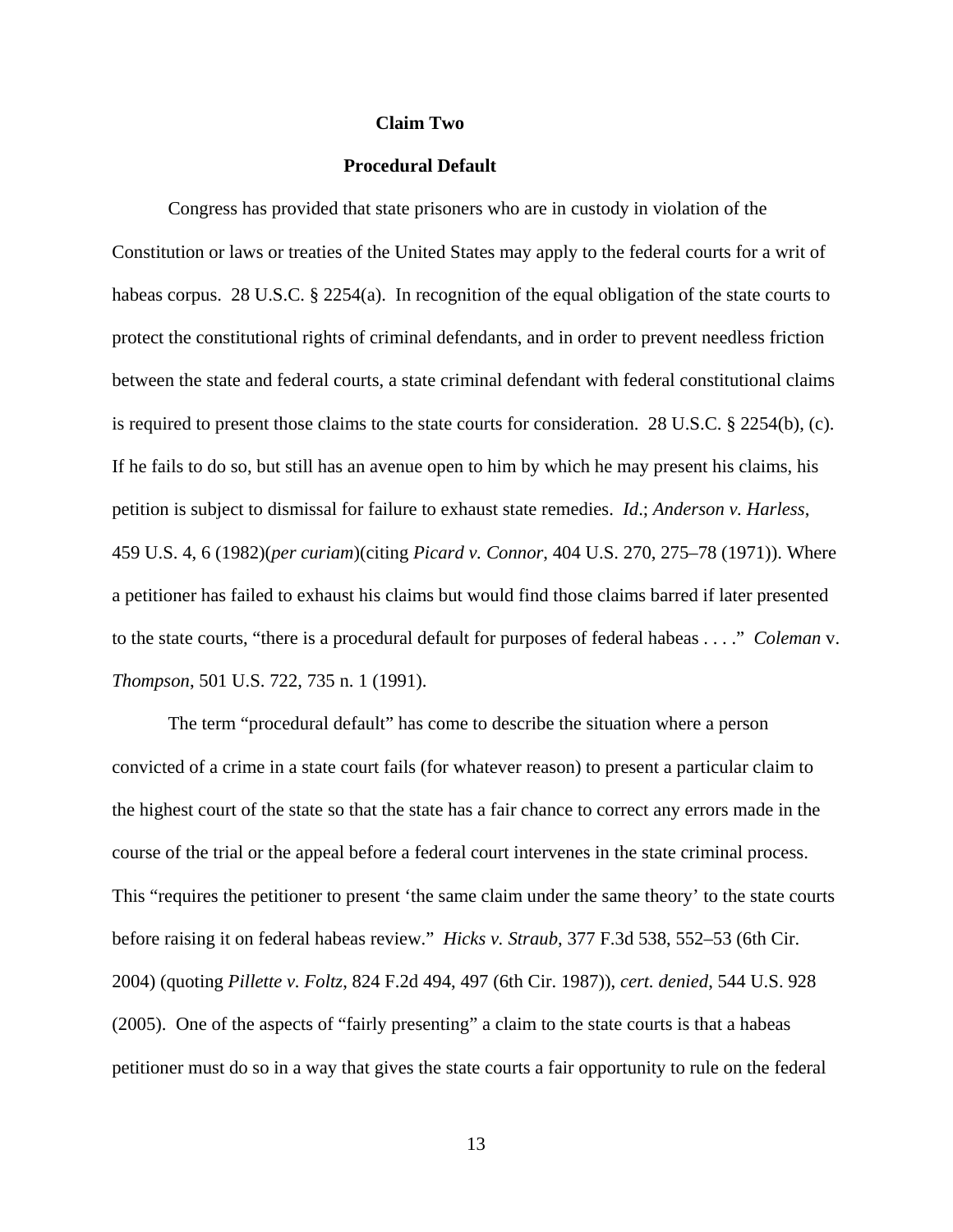law claims being asserted. That means that if the claims are not presented to the state courts in the way in which state law requires, and the state courts therefore do not decide the claims on their merits, neither may a federal court do so. In the words used by the Supreme Court in *Wainwright v. Sykes*, 433 U.S. 72, 87 (1977), "contentions of federal law which were not resolved on the merits in the state proceeding due to respondent's failure to raise them there as required by state procedure" also cannot be resolved on their merits in a federal habeas case-that is, they are "procedurally defaulted."

In the Sixth Circuit, a four-part analysis must be undertaken when the state argues that a federal habeas claim is waived by the petitioner's failure to observe a state procedural rule. *Maupin v. Smith*, 785 F.2d 135, 138 (6th Cir. 1986). "First, the court must determine that there is a state procedural rule that is applicable to the petitioner's claim and that the petitioner failed to comply with the rule." *Id*. Second, the Court must determine whether the state courts actually enforced the state procedural sanction. *Id*. Third, the Court must decide whether the state procedural forfeiture is an adequate and independent state ground upon which the state can rely to foreclose review of a federal constitutional claim. *Id*. Finally, if the Court has determined that a state procedural rule was not complied with, and that the rule was an adequate and independent state ground, then the petitioner must demonstrate that there was cause for him not to follow the procedural rule, and that he was actually prejudiced by the alleged constitutional error. *Id.* This "cause and prejudice" analysis applies to failures to raise or preserve issues for review at the appellate level. *Leroy v. Marshall*, 757 F.2d 94, 99-100 (6th Cir.), *cert. denied*, 474 U.S. 831 (1985).

Turning to the fourth part of the *Maupin* analysis, in order to establish cause, petitioner must show that "some objective factor external to the defense impeded counsel's efforts to

14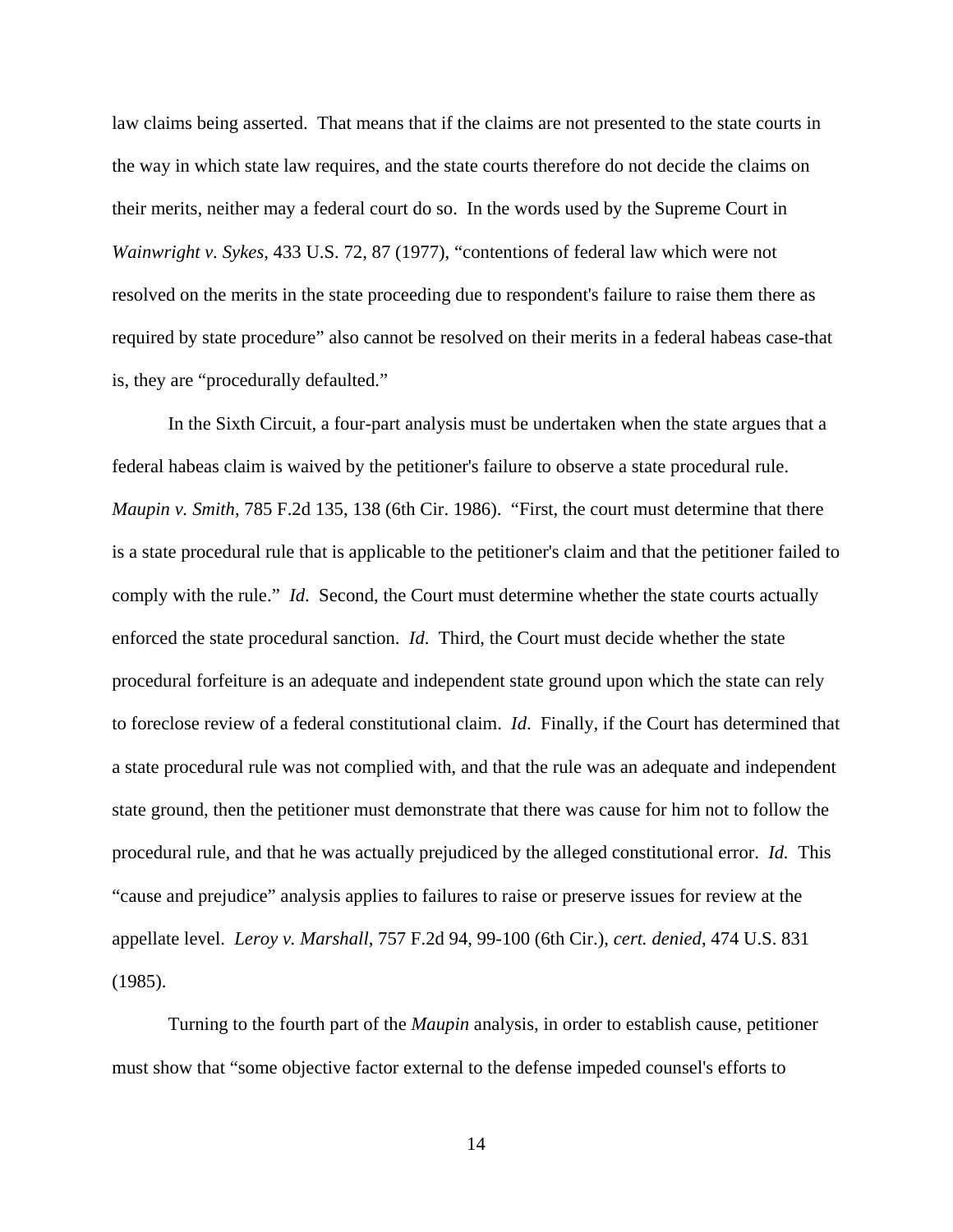comply with the State's procedural rule." *Murray v. Carrier*, 477 U.S. 478, 488 (1986).

Constitutionally ineffective counsel may constitute cause to excuse a procedural default.

*Edwards v. Carpenter*, 529 U.S. 446, 453 (2000). In order to constitute cause, an ineffective

assistance of counsel claim generally must "'be presented to the state courts as an independent

claim before it may be used to establish cause for a procedural default.'" *Edwards*, 529 U.S. at

452 (quoting *Murray*, 477 U.S. at 479). That is because, before counsel's ineffectiveness will

constitute cause, "that ineffectiveness must itself amount to a violation of the Sixth Amendment,

and therefore must be both exhausted and not procedurally defaulted." *Burroughs v. Makowski*,

411 F.3d 665, 668 (6th Cir.), *cert. denied*, 546 U.S. 1017 (2005). Or, if procedurally defaulted,

petitioner must be able to "satisfy the 'cause and prejudice' standard with respect to the

ineffective-assistance claim itself." *Edwards v. Carpenter*, 529 U.S. 446, 450–51 (2000). The

Supreme Court explained the importance of this requirement:

We recognized the inseparability of the exhaustion rule and the procedural-default doctrine in Coleman: "In the absence of the independent and adequate state ground doctrine in federal habeas, habeas petitioners would be able to avoid the exhaustion requirement by defaulting their federal claims in state court. The independent and adequate state ground doctrine ensures that the States' interest in correcting their own mistakes is respected in all federal habeas cases." 501 U.S., at 732, 111 S. Ct. 2546, 115 L. Ed. 2d 640. We again considered the interplay between exhaustion and procedural default last Term in *O'Sullivan v. Boerckel*, 526 U.S. 838, 119 S. Ct. 1728, 144 L. Ed. 2d 1 (1999), concluding that the latter doctrine was necessary to "'protect the integrity' of the federal exhaustion rule." *Id*., at 848, 526 U.S. 838, 119 S. Ct. 1728, 144 L. Ed. 2d 1 (quoting id., at 853, 526 U.S. 838, 119 S. Ct. 1728, 144 L. Ed. 2d 1 (STEVENS, J., dissenting)). The purposes of the exhaustion requirement, we said, would be utterly defeated if the prisoner were able to obtain federal habeas review simply by "'letting the time run'" so that state remedies were no longer available. *Id.*, at 848, 526 U.S. 838, 119 S. Ct. 1728, 144 L. Ed. 2d 1. Those purposes would be no less frustrated were we to allow federal review to a prisoner who had presented his claim to the state court, but in such a manner that the state court could not,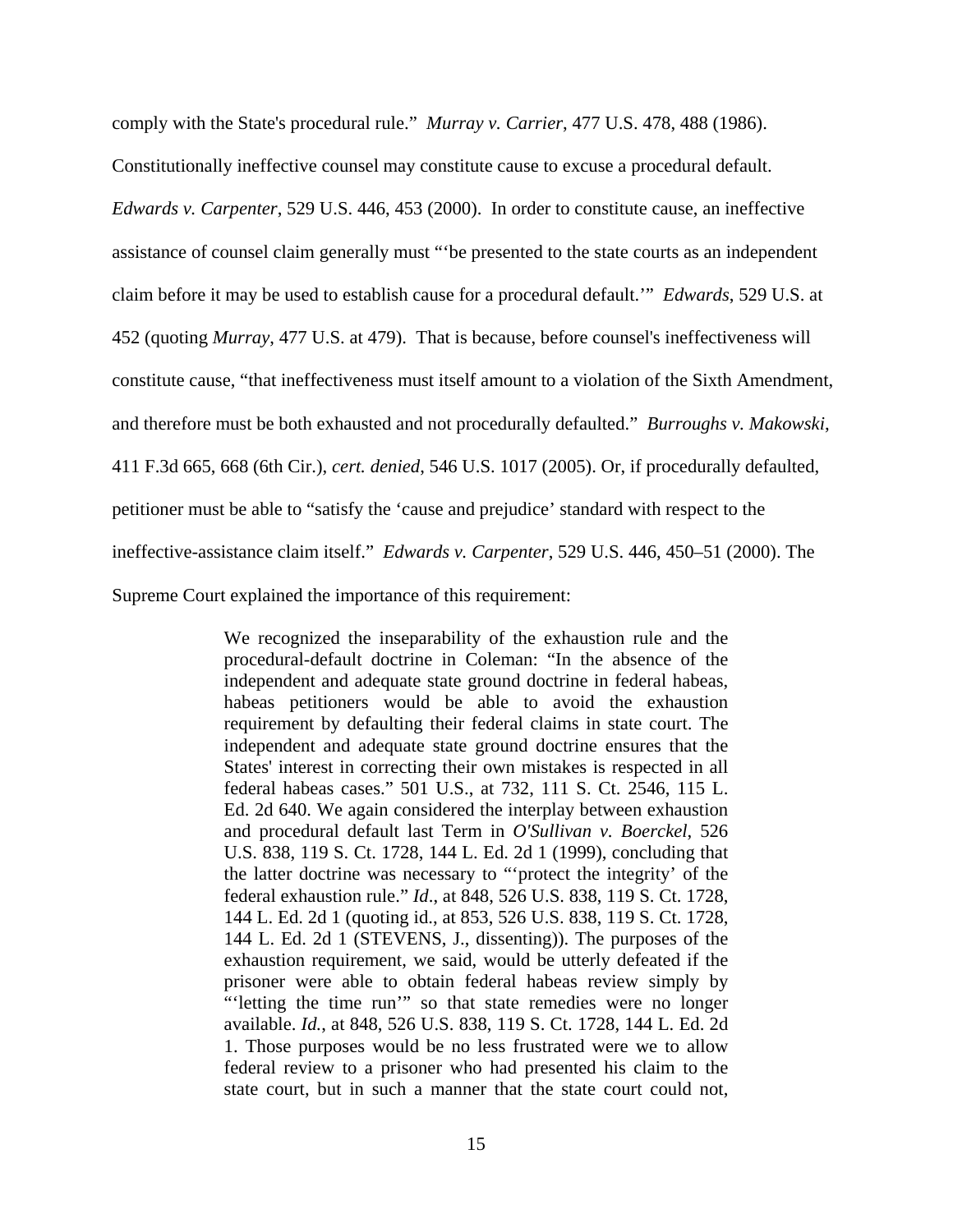consistent with its own procedural rules, have entertained it. In such circumstances, though the prisoner would have "concededly exhausted his state remedies," it could hardly be said that, as comity and federalism require, the State had been given a "fair 'opportunity to pass upon [his claims].' " *Id*., at 854, 526 U.S. 838, 119 S. Ct. 1728, 144 L. Ed. 2d 1 (STEVENS, J., dissenting) (emphasis added) (quoting *Darr v. Burford*, 339 U.S. 200, 204, 70 S. Ct. 587, 94 L. Ed. 761 (1950)).

## *Edwards*, 529 U.S. at 452–53.

If, after considering all four factors of the *Maupin* test, the court concludes that a procedural default occurred, it must not consider the procedurally defaulted claim on the merits unless "review is needed to prevent a fundamental miscarriage of justice, such as when the petitioner submits new evidence showing that a constitutional violation has probably resulted in a conviction of one who is actually innocent." *Hodges v. Colson*, 727 F.3d 517, 530 (6th Cir. 2013) (citing *Murray*, 477 U.S. at 495–96), *cert. denied*, U.S. , 135 S. Ct. 1545 (2015).

Petitioner asserts that he was denied a fair trial because he was handcuffed in front of the jury. However, Petitioner failed to raise these same claims on direct appeal, where he was represented by new counsel. He may now no longer do so under Ohio's doctrine of *res judicata*. *See State v. Cole*, 2 Ohio St. 3d 112, 114 (1982); *State v. Ishmail*, 67 Ohio St. 2d 16, 18 (1981); *State v. Perry*, 10 Ohio St. 2d 175, 180 (1967). Additionally, the United States Court of Appeals for the Sixth Circuit has held that Ohio's doctrine of *res judicata* constitutes an adequate and independent state ground to preclude federal habeas corpus review. *See Williams v. Bagley*, 380 F.3d 932, 966-67 (6th Cir. 2004)(citing *Greer v. Mitchell*, 264 F.3d 663, 673 (6th Cir. 2001), *cert. denied*, 535 U.S. 940 (2002); *Monzo v. Edwards*, 281 F.3d 568, 577 (6th Cir. 2002); *Jacobs v. Mohr*, 265 F.3d 407, 417 (6th Cir. 2001); *Mapes v. Coyle*, 171 F.3d 408, 421 (6th Cir.), *cert. denied*, 528 U.S. 946 (1999)), *cert. denied*, 544 U.S. 1003 (2005). This Court has consistently determined that Ohio's *res judicata* rules serve important state interests in the finality of criminal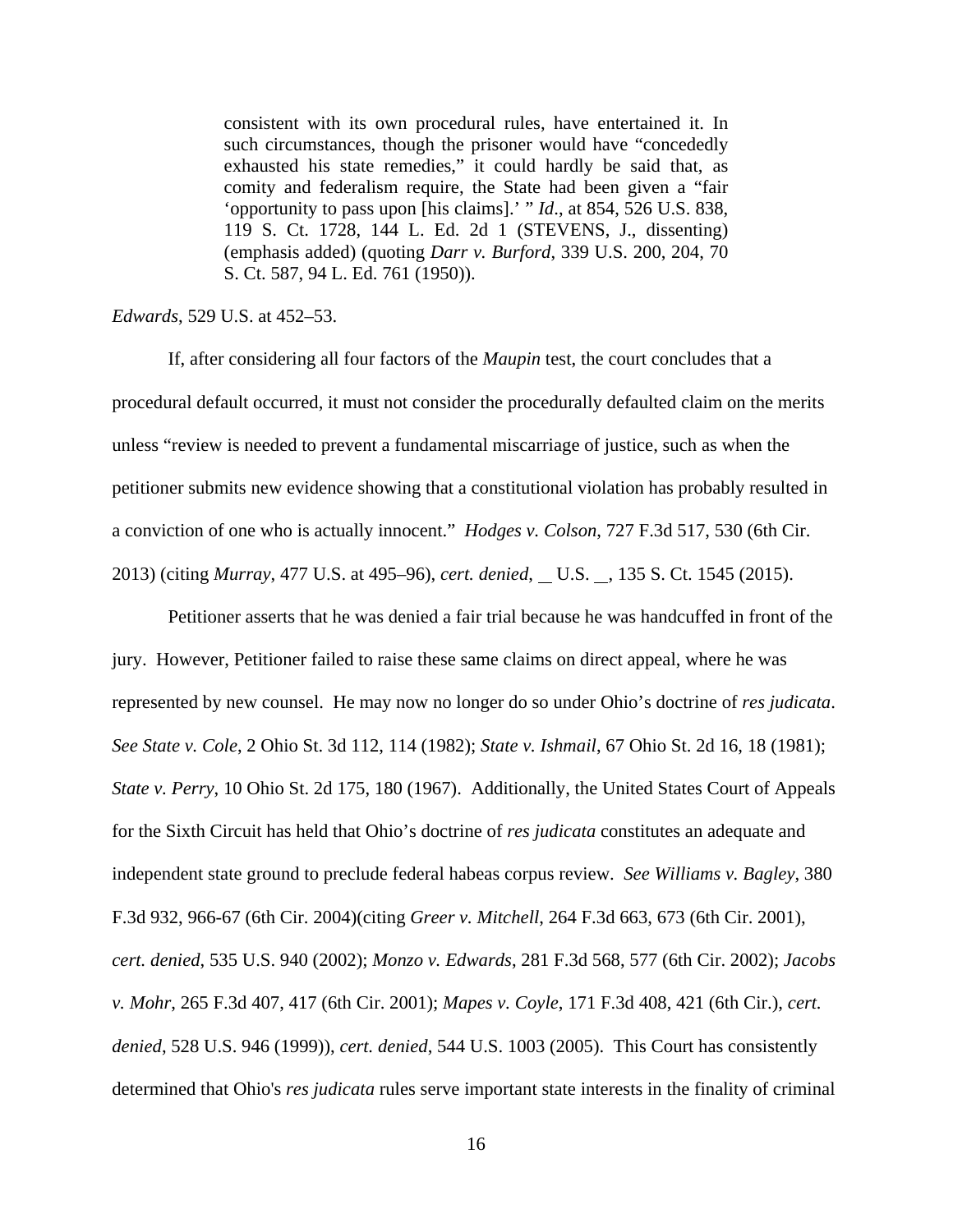convictions. *See, e.g. Davis v. Morgan*, No. 2:15-cv-00613, 2016 WL 6493420, at \*11 (S.D. Ohio Nov. 2, 2016), *adopted and aff'd*, 2017 WL 56034 (S.D. Ohio Jan. 5, 2017). Petitioner has therefore procedurally defaulted the foregoing claim for relief.

He may still secure review of the merits of his claim if he demonstrates cause for his failure to follow the state procedural rules, as well as actual prejudice from the constitutional violations that he alleges. "[P]etitioner has the burden of showing cause and prejudice to overcome a procedural default." *Hinkle v. Randle*, 271 F.3d 239, 245 (6th Cir. 2001)(citing *Lucas v. O'Dea*, 179 F.3d 412, 418 (6th Cir. 1999)(internal citation omitted)). A petitioner's *pro se* status, ignorance of the law, and ignorance of procedural requirements are insufficient bases to excuse a procedural default. *Bonilla v. Hurley*, 370 F.3d 494, 498 (6th Cir.), *cert. denied*, 543 U.S. 989 (2004). Instead, in order to establish cause, a petitioner "must present a substantial reason that is external to himself and cannot be fairly attributed to him." *Hartman v. Bagley*, 492 F.3d 347, 358 (6th Cir. 2007), *cert. denied sub nom., Hartman v. Bobby*, 554 U.S. 924 (2008). Petitioner has failed to establish cause for his procedural default.

#### **Actual Innocence**

Petitioner may still secure review of this claim on the merits, if he establishes that it is "more likely than not" that new evidence, not previously presented, would allow no reasonable juror to find him guilty beyond a reasonable doubt. *Souter v. Jones*, 395 F.3d 577, 602 (6th Cir. 2005); *Schlup v. Delo*, 513 U.S. 298, 326-27 (1995).

> The United States Supreme Court has held that if a habeas petitioner "presents evidence of innocence so strong that a court cannot have confidence in the outcome of the trial unless the court is also satisfied that the trial was free of nonharmless constitutional error, the petitioner should be allowed to pass through the gateway and argue the merits of his underlying claims." *Schlup*, 513 U.S. at 316, 115 S.Ct. 851, 130 L.Ed.2d 808. Thus, the threshold inquiry is whether "new facts raise<sup>[]</sup> sufficient doubt about [the petitioner's]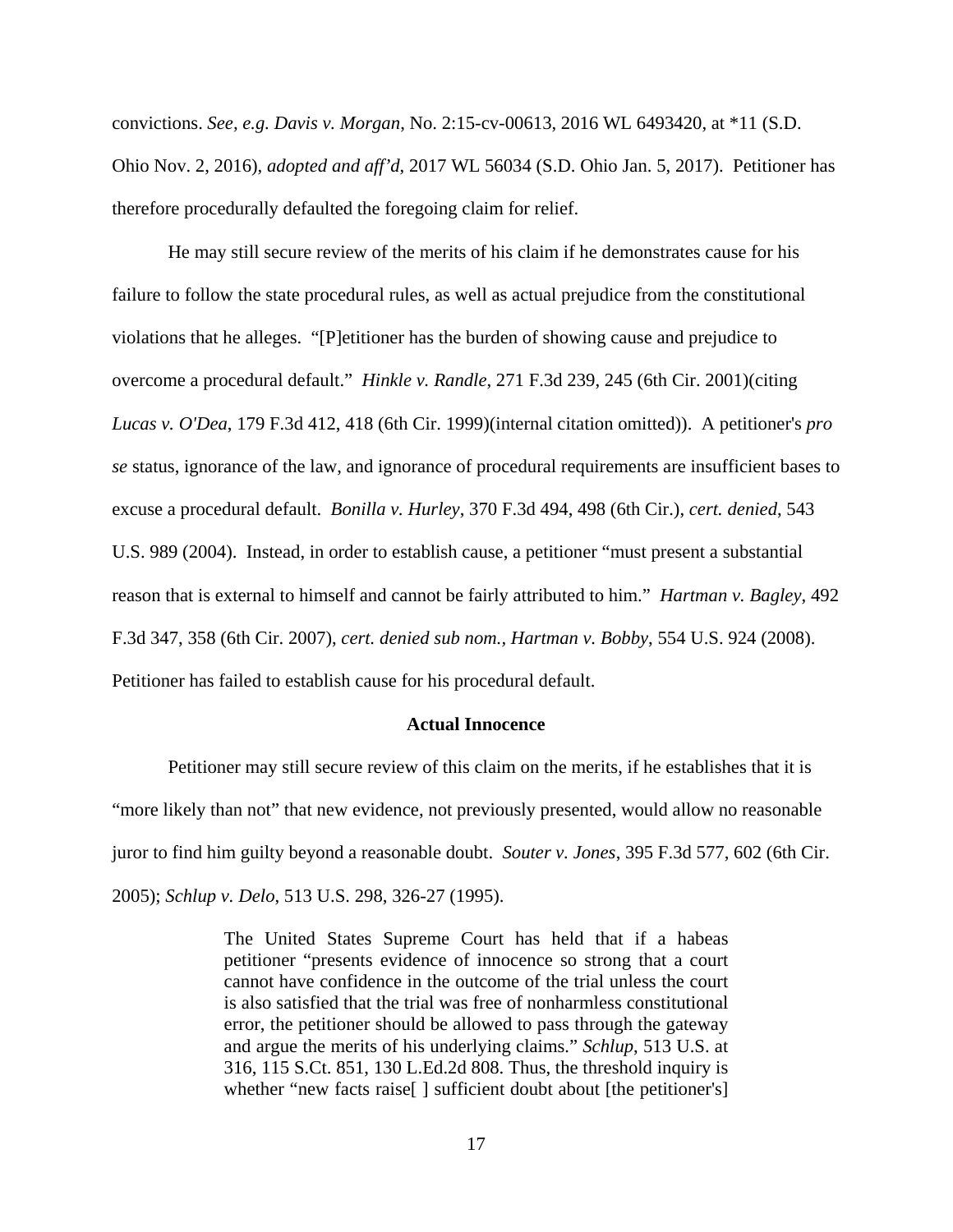guilt to undermine confidence in the result of the trial." *Id*. at 317, 513 U.S. 298, 115 S.Ct. 851, 130 L.Ed.2d 808. To establish actual innocence, "a petitioner must show that it is more likely than not that no reasonable juror would have found petitioner guilty beyond a reasonable doubt." *Id*. at 327, 513 U.S. 298, 115 S.Ct. 851, 130 L.Ed.2d 808. The Court has noted that "actual innocence means factual innocence, not mere legal insufficiency." *Bousley v. United States*, 523 U.S. 614, 623, 118 S.Ct. 1604, 140 L.Ed.2d 828 (1998). "To be credible, such a claim requires petitioner to support his allegations of constitutional error with new reliable evidence whether it be exculpatory scientific evidence, trustworthy eyewitness accounts, or critical physical evidence—that was not presented at trial." *Schlup,* 513 U.S. at 324, 115 S.Ct. 851, 130 L.Ed.2d 808. The Court counseled however, that the actual innocence exception should "remain rare" and "only be applied in the 'extraordinary case.' " *Id*. at 321, 513 U.S. 298, 115 S.Ct. 851, 130 L.Ed.2d 808.

*Souter*, 395 F.3d at 589–90 (footnote omitted). Petitioner does not meet these standards here. After an independent review of the record, the Court does not deem this to be so extraordinary a case as to relieve petitioner of his procedural default.

## **Recommended Disposition**

## Therefore, the Magistrate Judge **RECOMMENDS** that this action be **DISMISSED.**

### **Procedure on Objections**

If any party objects to this *Report and Recommendation*, that party may, within fourteen days of the date of this Report, file and serve on all parties written objections to those specific proposed findings or recommendations to which objection is made, together with supporting authority for the objection(s). A judge of this Court shall make a *de novo* determination of those portions of the report or specified proposed findings or recommendations to which objection is made. Upon proper objections, a judge of this Court may accept, reject, or modify, in whole or in part, the findings or recommendations made herein, may receive further evidence or may recommit this matter to the magistrate judge with instructions. 28 U.S.C.  $\S$  636(B)(1).